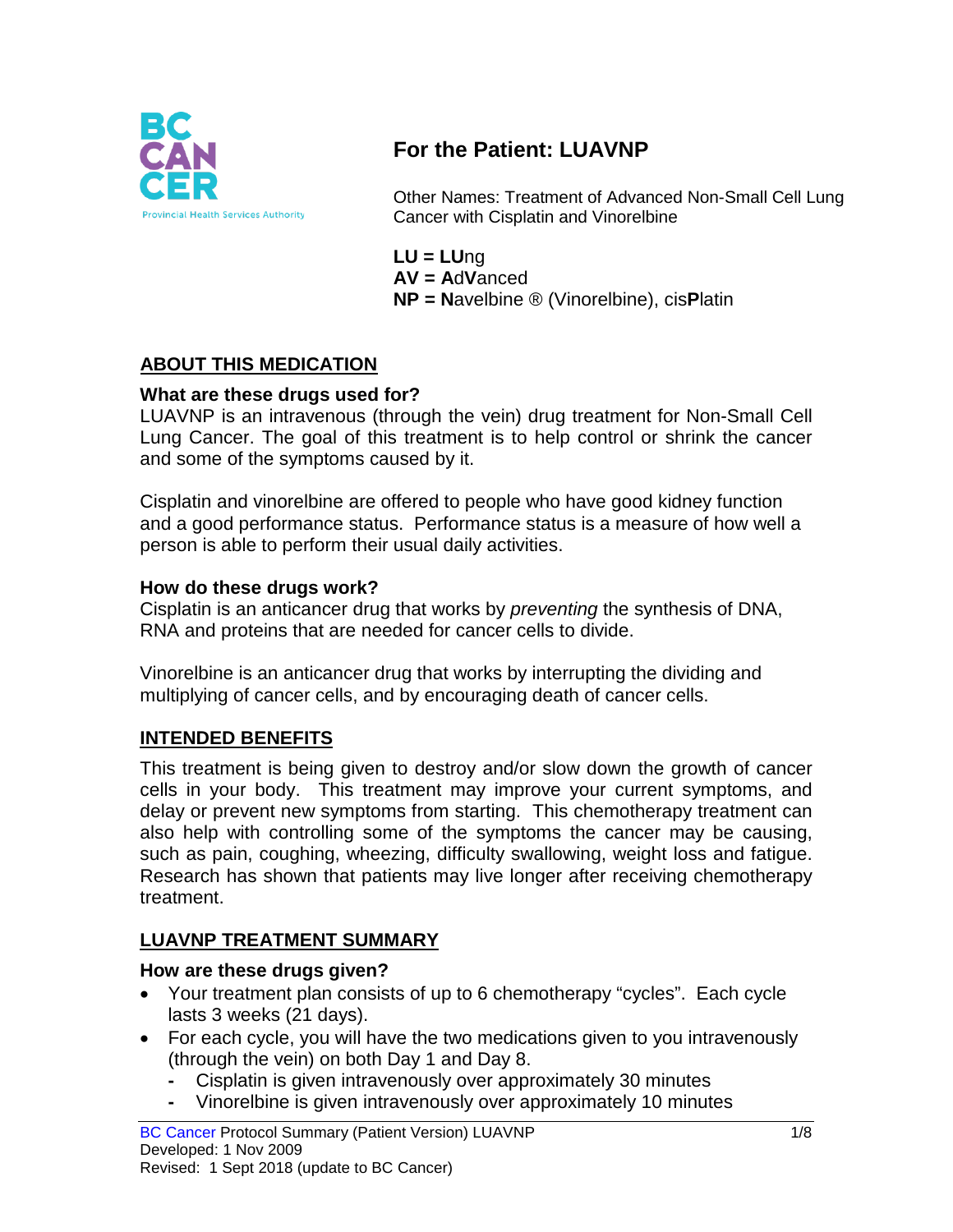### **What will happen when I get my drugs?**

- A blood test is done within one month of starting treatment.
- A blood test is also done before Day 1 and Day 8 of each cycle.
- The dose and timing of your chemotherapy may be changed based on your blood test results and/or other side effects.
- Your very first treatment will take longer than other treatments because a nurse will be reviewing the possible side effects of your chemotherapy plan and will discuss with you how to manage them. *It is a good idea to bring someone with you to your first chemotherapy appointment.*
- You will be given a prescription for anti-nausea medications (to be filled at your regular pharmacy). Please bring your anti-nausea medications with you for each treatment. Your nurse will tell you when to take the anti-nausea medication. You may also need to take your anti-nausea drugs at home after therapy. It is easier to prevent nausea than to treat it once it happens, so follow directions closely.

# **LUAVNP TREATMENT PROTOCOL**

**Start Date: \_\_\_\_\_\_\_\_\_\_\_\_\_\_\_\_\_\_\_\_\_\_\_\_\_\_\_\_\_\_\_** 

| Day 1             | Day 2     | Day 3  | Day 4     | Day 5     | Day 6         | Day 7     |
|-------------------|-----------|--------|-----------|-----------|---------------|-----------|
| <b>Blood Test</b> | <b>No</b> | No     | No        | No        | <b>No</b>     | No        |
| Cisplatin &       | chemo     | chemo  | chemo     | chemo     | chemo         | chemo     |
| Vinorelbine       |           |        |           |           |               |           |
| Day 8             | Day 9     | Day 10 | Day 11    | Day 12    | Day 13        | Day 14    |
| <b>Blood Test</b> | <b>No</b> | No     | <b>No</b> | <b>No</b> | <b>No</b>     | <b>No</b> |
| Cisplatin &       | chemo     | chemo  | chemo     | chemo     | chemo         | chemo     |
| Vinorelbine       |           |        |           |           |               |           |
| Day 15            | Day 16    | Day 17 | Day 18    | Day 19    | <b>Day 20</b> | Day 21    |
| No                | <b>No</b> | No     | <b>No</b> | <b>No</b> | <b>No</b>     | <b>No</b> |
| Chemo             | chemo     | chemo  | chemo     | chemo     | chemo         | chemo     |

**This 21-day cycle will repeat up to 5 more times.**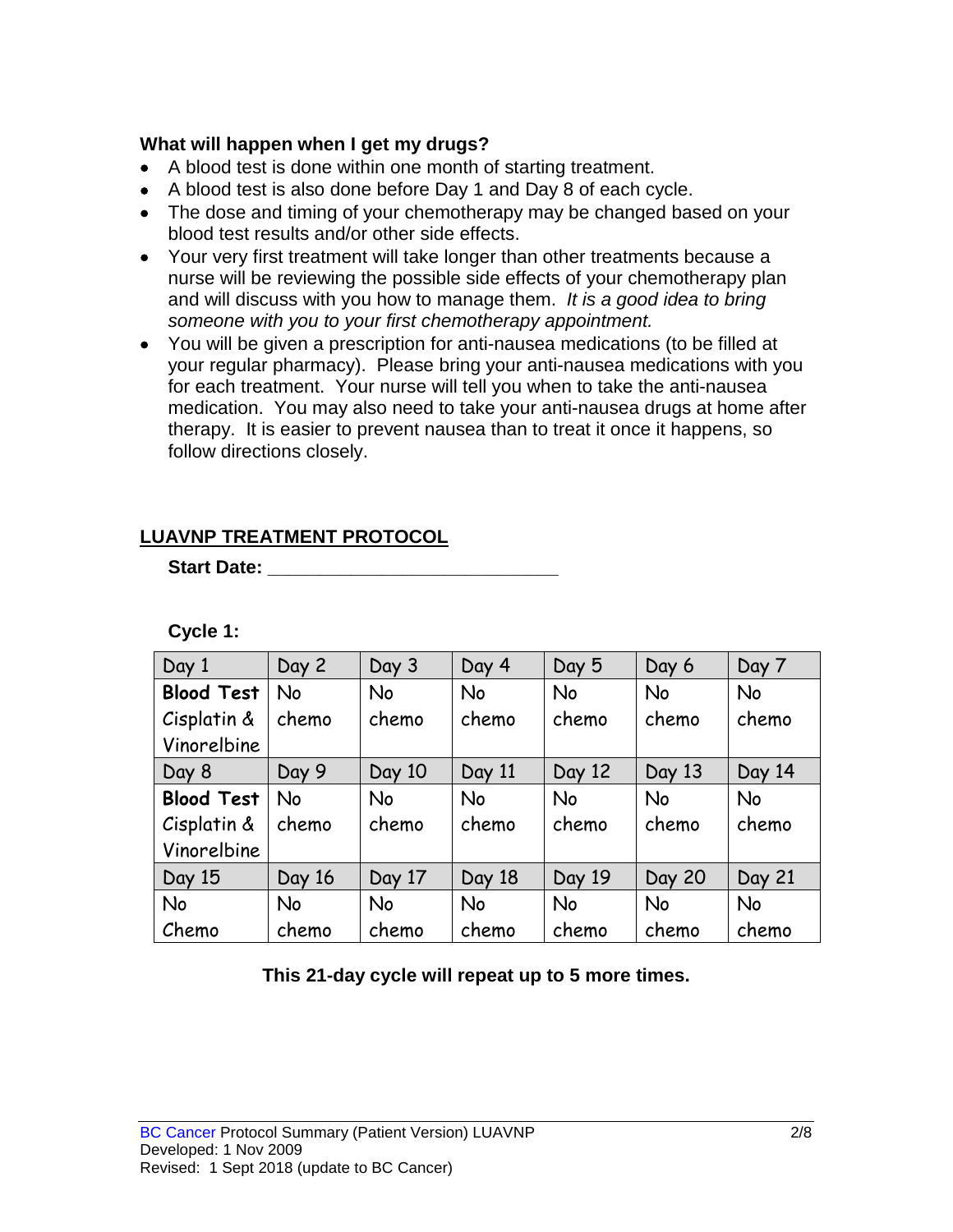# **CHEMOTHERAPY SIDE EFFECTS AND MANAGEMENT**

### **Are there any risks?**

• Unexpected and unlikely side effects can occur with any drug treatment. The ones listed below are particularly important for you to be aware of.

| <b>SERIOUS SIDE EFFECTS</b>                                                                                                                                                                                                                                                                                                 | <b>How common</b><br>is it? | <b>MANAGEMENT</b>                                                                                                                                                                                                                                                                                                                                                                                                                                       |
|-----------------------------------------------------------------------------------------------------------------------------------------------------------------------------------------------------------------------------------------------------------------------------------------------------------------------------|-----------------------------|---------------------------------------------------------------------------------------------------------------------------------------------------------------------------------------------------------------------------------------------------------------------------------------------------------------------------------------------------------------------------------------------------------------------------------------------------------|
| Your white blood cells may<br>decrease 7-10 days after your<br>treatment. They usually return<br>to normal 2-3 weeks after your<br>last treatment. White blood<br>cells protect your body by<br>fighting bacteria (germs) that<br>cause infection. When they<br>are low, you are at greater<br>risk of having an infection. | Very common                 | To help prevent infection:<br>Wash your hands often and always after using the<br>$\bullet$<br>bathroom.<br>Take care of your skin and mouth by gently washing<br>$\bullet$<br>regularly.<br>Avoid crowds and people who are sick.<br>$\bullet$<br>Call your doctor <i>immediately</i> at the first sign of an<br>$\bullet$<br>infection such as fever (over 100°F or 38°C by an oral<br>thermometer), chills, cough or burning when you pass<br>urine. |
| Your platelets may decrease<br>during or after your treatment<br>They will return to normal after<br>your last treatment. Platelets<br>help to make your blood clot<br>when you hurt yourself. You<br>may bruise or bleed more<br>easily than usual.                                                                        | Common                      | To help prevent bleeding problems:<br>Try not to bruise, cut or burn yourself.<br>$\bullet$<br>Clean your nose by blowing gently, do not pick your nose.<br>$\bullet$<br>Avoid constipation.<br>$\bullet$<br>Brush your teeth gently with a soft toothbrush as your gums<br>may bleed more easily. Maintain good oral hygiene.<br>Avoid taking ASA (eg: Aspirin®) or Ibuprofen (eg: ADVIL®),<br>unless prescribed by your doctor.                       |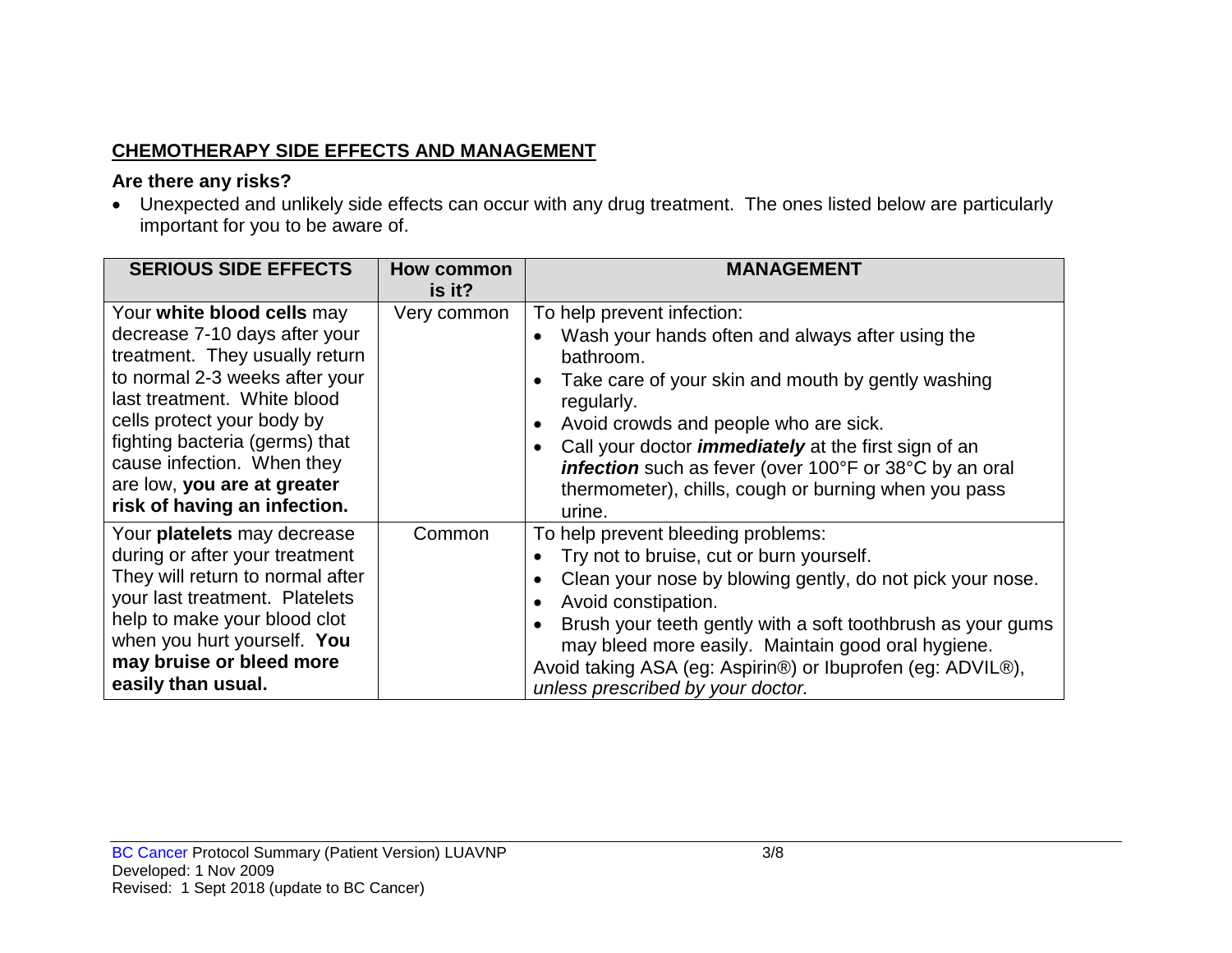| <b>SERIOUS SIDE EFFECTS</b>                                                                                                                                                                                                                                                 | <b>How common</b><br>is it? | <b>MANAGEMENT</b>                                                                                                                                                |
|-----------------------------------------------------------------------------------------------------------------------------------------------------------------------------------------------------------------------------------------------------------------------------|-----------------------------|------------------------------------------------------------------------------------------------------------------------------------------------------------------|
| Allergic reactions may rarely<br>occur. Signs of an allergic<br>reaction are dizziness,<br>confusion and wheezing or<br>difficulty breathing.<br>This reaction can occur<br>immediately or several hours<br>after receiving cisplatin, or<br>after many doses of cisplatin. | Rare                        | Tell your nurse if this happens while you are receiving<br>cisplatin. Go to your local Emergency Room<br>immediately if this happens after you leave the clinic. |
| Cisplatin and vinorelbine burn                                                                                                                                                                                                                                              | Very rare                   | Tell your nurse <i>immediately</i> if you feel pain, burning, stinging,                                                                                          |
| if they leak under the skin.                                                                                                                                                                                                                                                |                             | or any other change while the drug is being given.                                                                                                               |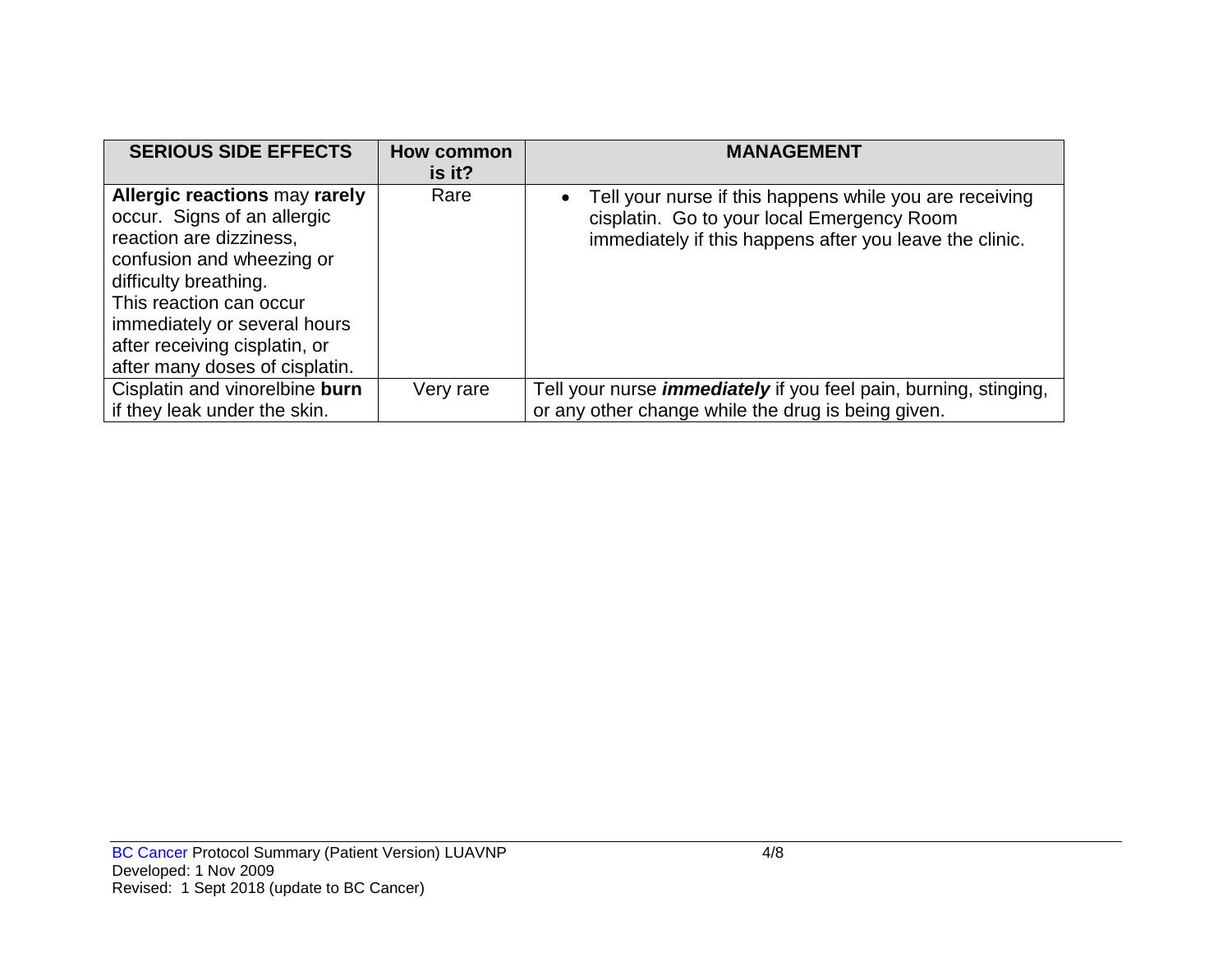| <b>OTHER SIDE EFFECTS</b>                                                                                                                                                                                              | <b>How Common</b><br>Is It? | <b>MANAGEMENT</b>                                                                                                                                                                                                                                                                                                                                                                                                                                                          |
|------------------------------------------------------------------------------------------------------------------------------------------------------------------------------------------------------------------------|-----------------------------|----------------------------------------------------------------------------------------------------------------------------------------------------------------------------------------------------------------------------------------------------------------------------------------------------------------------------------------------------------------------------------------------------------------------------------------------------------------------------|
| Nausea and vomiting may<br>occur after your treatment and<br>may last for 24 hours.                                                                                                                                    | Very Common                 | You will be given a prescription for anti-nausea drug(s) to take<br>before your chemotherapy treatment and/or at home. It is<br>easier to prevent nausea than to treat it once it has happened,<br>so follow directions closely.<br>Drink plenty of liquids.<br>Eat and drink often in small amounts.<br>Try the ideas in "Food Choices to Control Nausea".<br>Be sure to let your doctor know if you have nausea or vomiting<br>later than 24 hours after your treatment. |
| <b>Constipation or diarrhea may</b><br>occur.                                                                                                                                                                          | Common                      | To help constipation:<br>Exercise if you can.<br>Drink plenty of liquids (8 cups a day).<br>Try ideas in "Suggestions for Dealing with Constipation".<br>To help diarrhea:<br>Drink plenty of liquids.<br>$\bullet$<br>Eat and drink often in small amounts.<br>Avoid high fibre foods as outlined in "Food Ideas to Help<br>with Diarrhea".                                                                                                                               |
| <b>Tiredness or lack of energy</b><br>may occur.                                                                                                                                                                       | Common                      | Do not drive a car or operate machinery if you are feeling<br>$\bullet$<br>tired.                                                                                                                                                                                                                                                                                                                                                                                          |
| Pain or tenderness may<br>occur where the needle was<br>placed in your vein within 1-2<br>days after treatment. This may<br>extend all the way up the arm.<br>Sometimes pain may occur<br>where the cancer is located. | Common                      | Apply warm compresses or soak in warm water for 15-20<br>$\bullet$<br>minutes several times a day.<br>For minor pain, take acetaminophen (eg: TYLENOL®).<br>See your doctor if the pain continues to bother you.                                                                                                                                                                                                                                                           |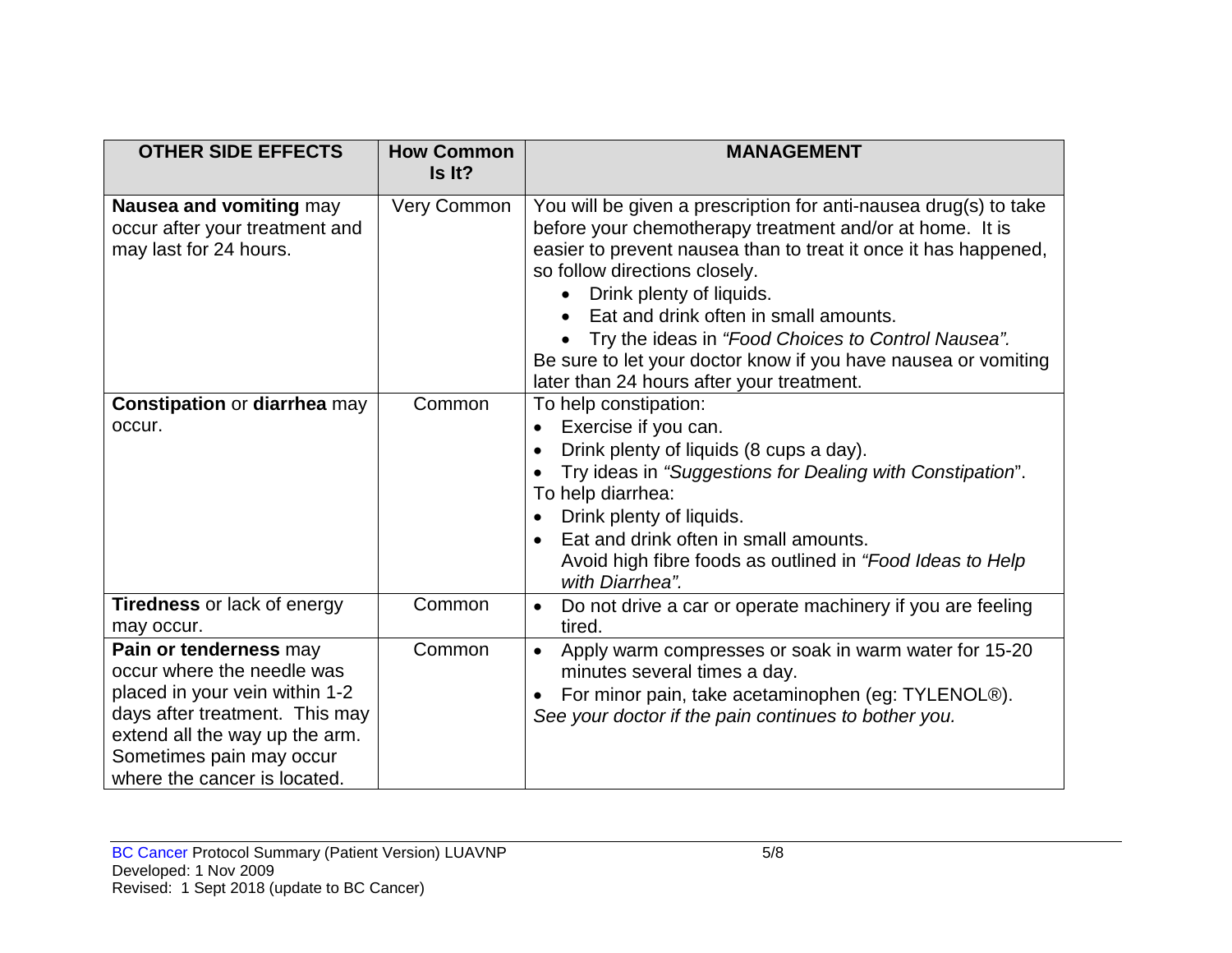| <b>OTHER SIDE EFFECTS</b>                                                                                                                                                                               | <b>How Common</b><br>Is It? | <b>MANAGEMENT</b>                                                                                                                                                                                                                                                                                                                                                                                                                                                                                                                                                                                                          |
|---------------------------------------------------------------------------------------------------------------------------------------------------------------------------------------------------------|-----------------------------|----------------------------------------------------------------------------------------------------------------------------------------------------------------------------------------------------------------------------------------------------------------------------------------------------------------------------------------------------------------------------------------------------------------------------------------------------------------------------------------------------------------------------------------------------------------------------------------------------------------------------|
| <b>Numbness or tingling of the</b><br>fingers or toes may occur.<br>This will slowly return to<br>normal once your treatments<br>are over. This may take<br>several months.                             | Common                      | Be careful when handling items that are sharp, hot or cold.<br>Tell your doctor at your next visit, especially if you have<br>$\bullet$<br>trouble with buttons, writing, or picking up small objects.                                                                                                                                                                                                                                                                                                                                                                                                                     |
| Hair loss sometimes occurs. If<br>there is hair loss, your hair will<br>grow back once you stop<br>treatment. Colour and texture<br>may change.                                                         | Uncommon                    | Use a gentle shampoo and soft brush.<br>$\bullet$<br>Care should be taken with use of hair spray, bleaches, dyes<br>$\bullet$<br>and perms.                                                                                                                                                                                                                                                                                                                                                                                                                                                                                |
| Sore mouth may occur a few<br>days after treatment. Mouth<br>sores can occur on the tongue,<br>the sides of the mouth or in the<br>throat. Mouth sores or<br>bleeding gums can lead to an<br>infection. | Rare                        | Brush your teeth gently after eating and at bedtime with a<br>$\bullet$<br>very soft toothbrush. If your gums bleed, use gauze<br>instead of a brush. Use baking soda instead of toothpaste.<br>Make a mouthwash with $\frac{1}{2}$ teaspoon baking soda or salt in<br>1 cup warm water and rinse several times a day.<br>Try soft, bland foods like puddings, milkshakes and cream<br>soups.<br>Avoid spicy, crunchy or acidic food, and very hot or cold<br>foods.<br>Call your doctor if you are having difficulty eating or drinking<br>due to pain.<br>Try the ideas in "Help with Sore Mouth during<br>Chemotherapy" |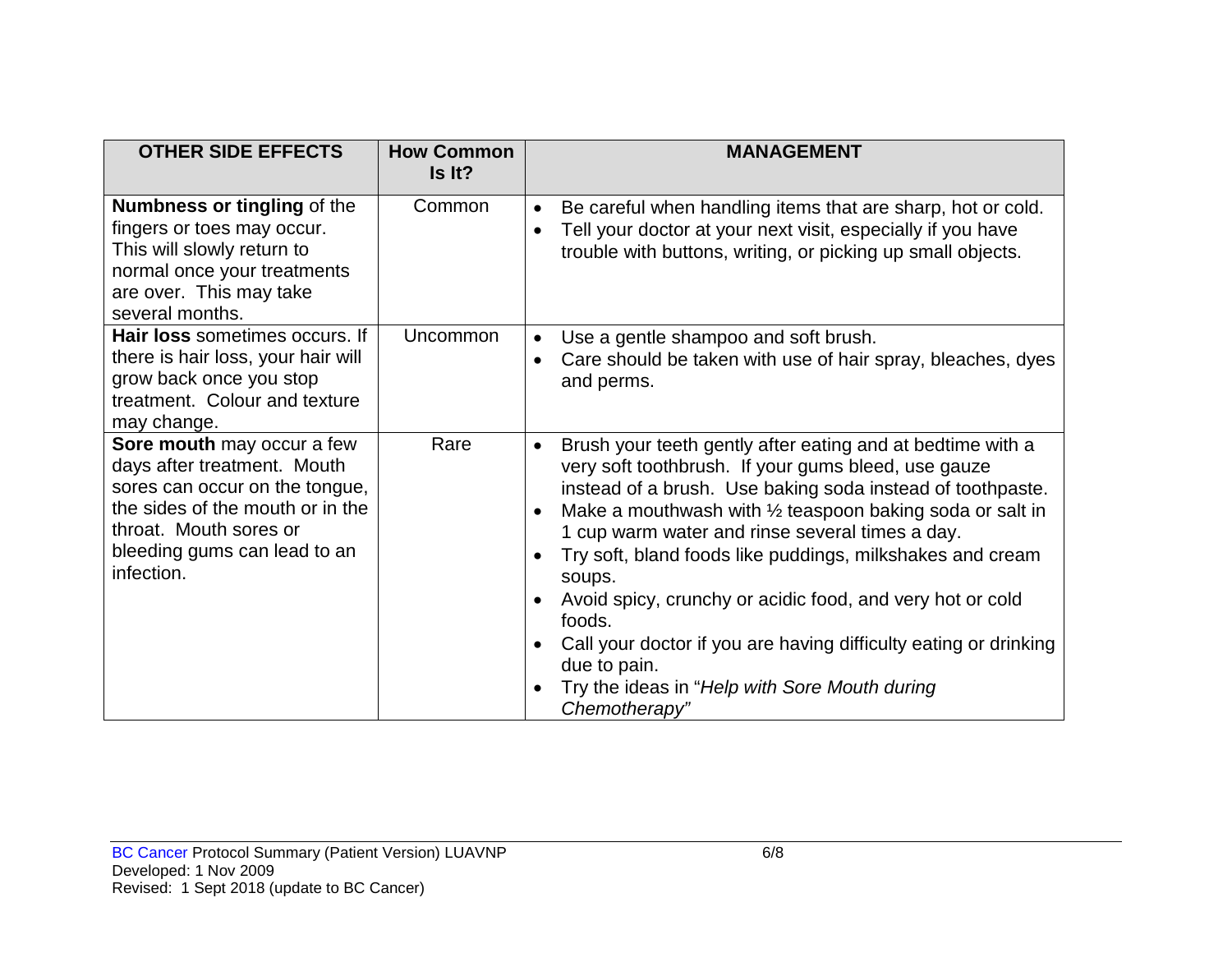# **INSTRUCTIONS FOR THE PATIENT**

# **What other drugs can interact with LUAVNP?**

- Other drugs such as some antibiotics given by vein (eg: tobramycin, vancomycin), furosemide (LASIX®), phenytoin (DILANTIN®), and pyridoxine (Vitamin B6) may interact with LUAVNP. Tell your doctor if you are taking these or other drugs as you may need extra blood tests, your dose may need to be changed or your treatment may need to be held for a few days.
- Check with your doctor or pharmacist before you start taking any new prescription or non-prescription drugs.
- If you are admitted to hospital for intravenous antibiotics, be sure that the doctor treating you knows you are on cisplatin.

## **Other important things to know:**

- Cisplatin can cause changes in kidney function, but this is not frequent with the doses used in this type of treatment. It is important that you are wellhydrated before and after treatment.
- Sometimes, the nerve which allows you to hear can be affected by cisplatin. This could result in you experiencing "tinnitus" (ringing in the ears) or a change in your hearing. Report any of these problems to your doctor and/or nurse.
- The drinking of alcohol (in small amounts) does not appear to affect the safety or usefulness of this treatment.
- This treatment may cause sterility in men and menopause in women. If you plan to have children, discuss this with your doctor before starting treatment.
- This treatment may damage sperm and may cause harm to the baby if used during pregnancy. It is best to use *birth control* while you are undergoing treatment. Tell your doctor right away if you or your partner becomes pregnant. Do not breast feed during treatment.
- Tell all doctors or dentists you see that you being treated with cisplatin and vinorelbine before you receive treatment of any form.

## **SEE YOUR DOCTOR OR GET EMERGENCY HELP IMMEDIATELY IF YOU HAVE:**

- Signs of an **infection** such as fever (over 100°F or 38°C by an oral thermometer); chills, cough, pain or burning when you pass urine.
- Signs of a **stroke** such as sudden onset of severe headache, eyesight changes, slurred speech, loss of coordination, weakness or numbness in arm or leg.
- Signs of **bleeding problems** such as black, tarry stools; blood in urine or pinpoint red spots on skin.
- Signs of an **allergic reaction** (rare) soon after a treatment including dizziness, fast heartbeat, face swelling or breathing problems.